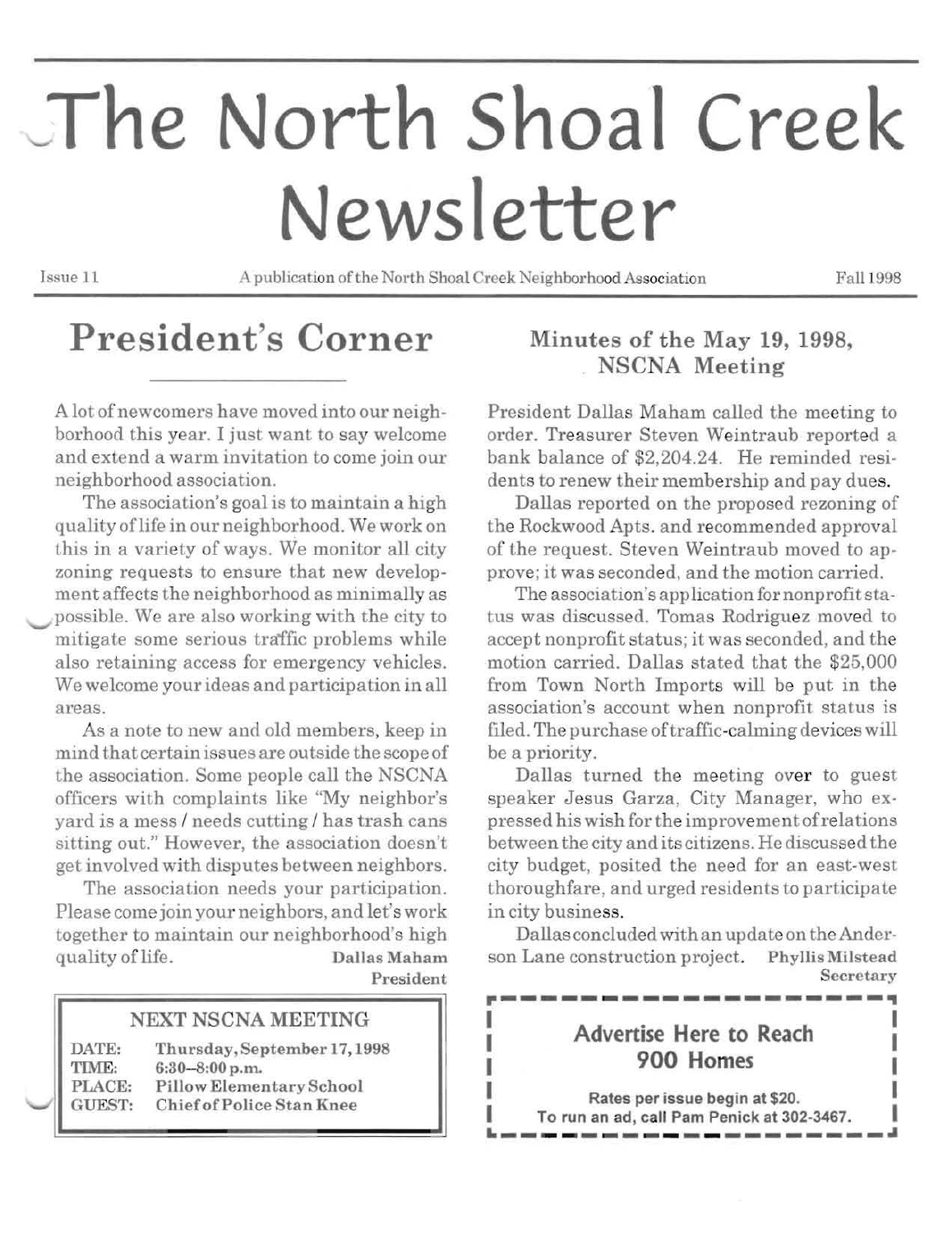

# www.realtoraustin.com

# Are you thinking of selling your home?

*Know this.* 

The way homes are sold is changing.

18% of home sales now come from the Internet.

This number will grow.

Let your home be seen by folks in Phoenix, Seattle,

and Paris. Visit www.realtoraustin.com to see what

# I can do for you!

*Peggy Little North Shoal Creek's* #1 *Agent*  502-7833 JB Goodwin Realtors 208-4131 pgr. 3933 Steck 110-B 78759



Page 2 The NSC Newsletter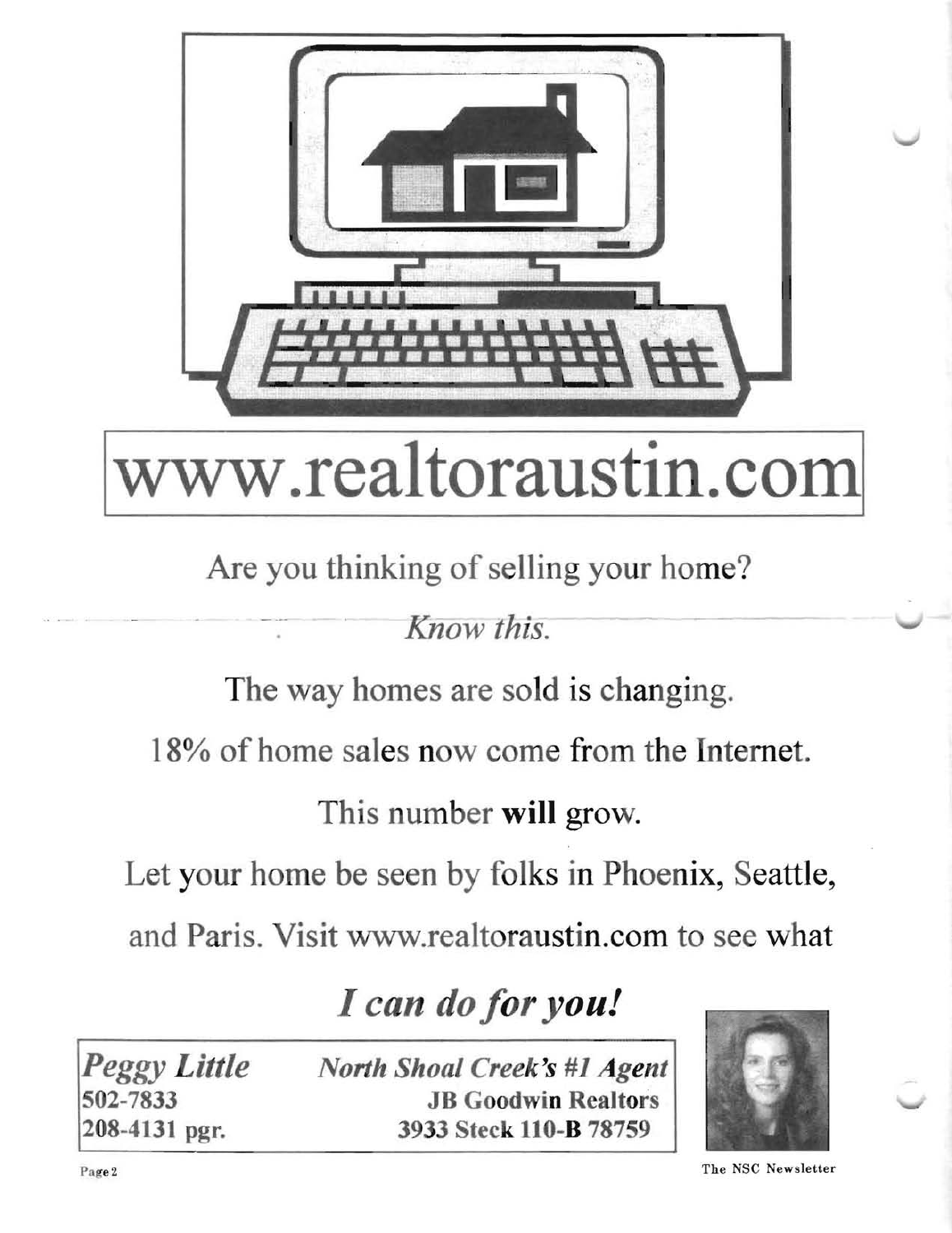## The Grapevine

Pillow's Playground: Construction of the new playground at Pillow Elementary has been delayed, according to PTA President Huddie Murray. The Parks and Recreation Department expects to begin work in January, not this fall, as previously estimated.

North Village Library: The city council has included the North Village Library on the September or November bond ballot. If approved by voters, North Village, located at Burnet Road and Anderson Lane, will grow from a 5,000-sq.-ft. rental unit to a 10,000sq.-ft.city-owned facility. The larger, permanent space will house an improved book collection; a larger, separate area for children's programs; an expanded meeting room; and technological upgrades.



374-1467 In-Home ILC for Felines Bonded for your protection

## **INCOME TAX PREPARATION**

**INDIVIDUAL** PARTNERSHIP CORPORATE **ESTATE AND TRUST STATE INCOME TAXES** (RESIDENT, NONRESIDENT & PART-YEAR RESIDENT) **IRS REPRESENTATION, BOOKKEEPING** & FINANCIAL STATEMENTS **OVER 20 YEARS EXPERIENCE** SO. OF HWY 183 BETWEEN SHOAL CREEK & BURNET RD

> **DAVID B. GARING CERTIFIED PUBLIC ACCOUNTANT** 454-1915

### **78 RPM Entertainment**

We'll spin records from the 1920s, 30s, 40s or 50s for your **Birthday or Special Occasions.** (512) 419-1149

Voter turnout has been low recently, and North Village needs all the support it can get. Vote YES on Proposition 4. An enhanced, permanent North Village Library will benefit the neighborhood and return some of our tax dollars to our immediate community.

> Chip Harris, President Friends of the North Village Branch Library

Yard of the Month

June's winner was V.K. Simmons of 2712 Thrushwood Drive. July's winners were Carol Tschoener and family of 8605 Primrose Lane. August's winners were Curt and Melisa Arnette of 8508 Daleview Drive. Thanks for making our neighborhood a more beautiful place to live.



Curio Corner Books

Rare, Out-of-Print, Children's Illustrated. Cook Books, Modern 1st

Jerry Schmidt (512) 371-0201 7301 Burnet Road Ste. 103 Austin, Texas 78757

### IT IS AT MAIL BOXES ETC.

We take your business seriously with convenient, friendly services.

**UPS AND FEDEX SHIPPING** UPS Ground, and UPS and FEDEX Overnight or 2<sup>nd</sup> Day

> **CUSTOM PACKAGING** Any Size, Any Shape

**PACKAGING MATERIALS** Boxes, Packaging Peanuts, Tape, Etc.

PRIVATE MAILBOX SERVICE With 24-Hour Secured Access

#### COPIES - FAX - STAMPS - ETC., ETC., ETC.

7301 Burnet Road 467-8890

Centennial Center FAX 467-7616

Hours: M-F 9:00 AM - 6:00 PM Sat. 9:00 AM - 5:00 PM